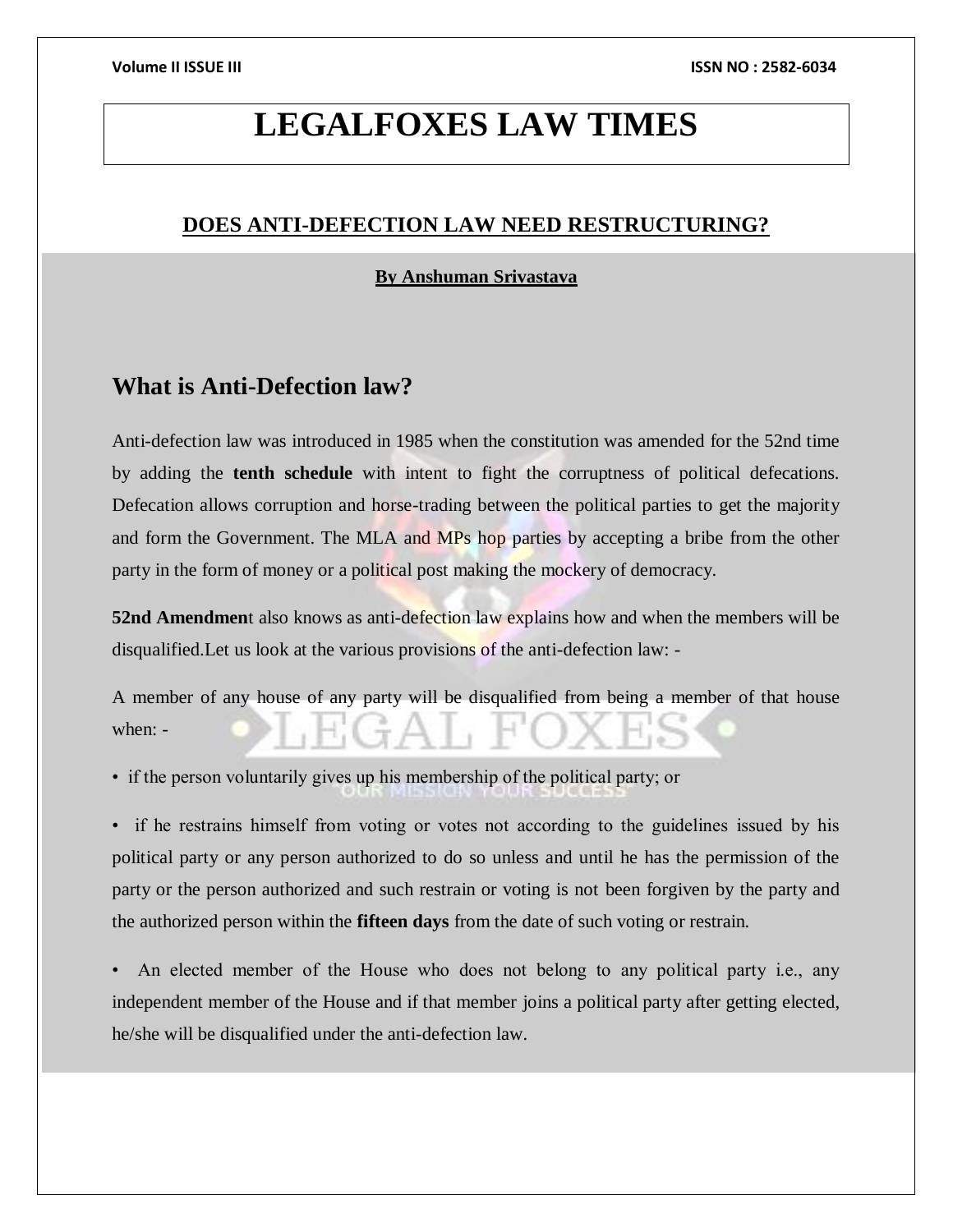• Any nominated person of the House who joins any political party after the expiry of the sixth months from the date on which he was elected will be disqualified under the anti-defection law.<sup>1</sup>

#### **Exceptions**

 $\overline{a}$ 

 • If **two-third** of the total members of the political party decides to join another party then they won't be disqualified under the anti-defection law. The remaining one-third have the right to either be a part of the same existing party or they can continue as a separate political group or entity without getting disqualified. This came in 2003 with the **91st amendment**, before this amendment the merger was accepted up to **one-third** members.

 • If the speaker or the deputy speaker of the house of the people or the speaker or the deputy speaker of the legislative assembly and deputy chairman of the council of states or the chairman or the deputy chairman of the legislative council voluntarily gives up the membership of his political party just after getting elected to such constitutional office he/she won't be disqualified but if they subsequently rejoin that political party or any other in future till their terms are completed they will be disqualified under the anti-defection law. After completing the term or after being removed from the office they all can rejoin the party which gave him/her the ticket to contest the election<sup>2</sup>.  $\div$  A  $\Box$ 

# **What was the need for the Anti-Defection Law?**

There were certain instances of defection which made the mockery of democracy after India got its independence and which made it necessary to have anti-defection law for the defectors to punish and stop such hopping between the parties to safeguard our democracy. In 1967 when Haryana was going to have its very first election after getting separated from Punjab and there was a man named Gaya lal who won the election as an independent candidate hopped between

<sup>1</sup> PD T Achary, 'Explained: What does the anti-defection law say? What can disqualify a legislator?' The Indian EXPRESS (Noida, 24 July 2019)

<sup>2</sup>Vibhor Relhan, 'The Anti-Defection Law Explained' (prsindia, 6 Dec 2017) <https://www.prsindia.org/theprsblog/anti-defection-law-explained> accessed 1 September 2020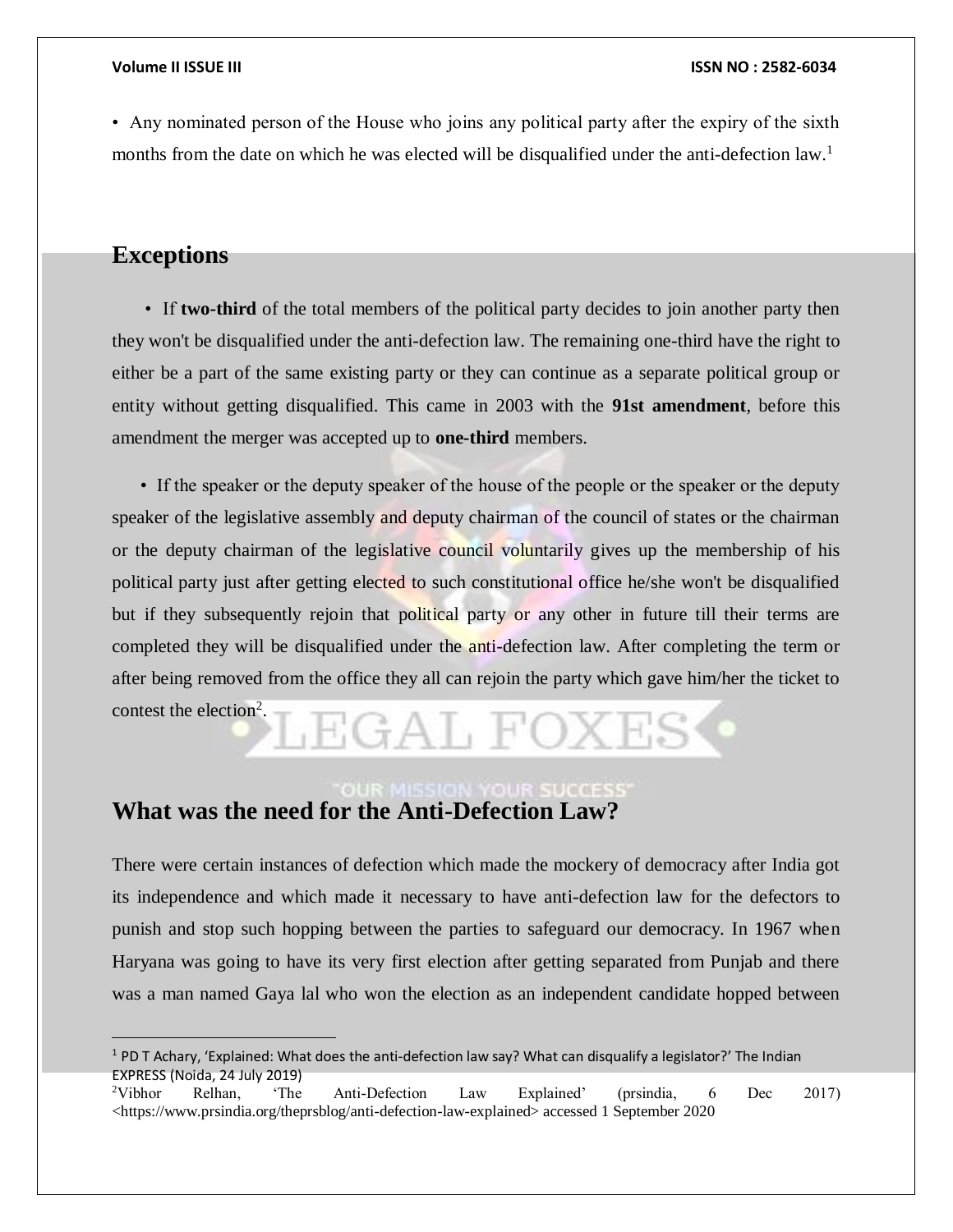#### **Volume II ISSUE III ISSN NO : 2582-6034**

the parties 3 times in a fortnight. When finally, he landed at INC, the leader of INC Rao Birendra Singh who addressed a press conference and said "**Gaya Ram was now Aya Ram**"**.** This example of political defecation is still an irremovable stain on the democratic structure of our constitution and it didn't stop there and just after a few years in 1979, Haryana again came into the news with another big name Bhajan Lal who was too involved with political defecation. So, all these instances resulted in the introduction of the anti-defection law which was the need for that hour.

#### **Decision-Making Power**

The final call or decision stays with the Speaker or the chairman of the house whether to disqualify a member or not but then in a landmark case **Kihoto Hollohan vs Zachillhu and others** in 1992 it was held by the Supreme Court of India that the final call remains with the Speaker or Chairman but their decision can be Judicial Reviewed by Supreme Court of India as Judicial Review is part of the basic structure of the constitution.

# **Loopholes in anti-defection law**

**Speaker or Chairman may be** biased - The Speaker or the chairperson may belong to the ruling party and hence they sometimes make a decision in favor of their party and will be biased against the opposition party.

**Judiciary is incapable at initial stages** - The judiciary has the right of judicial review but not before the decision of the speaker. First, the speaker has to decide on the current issue then only the judiciary can invoke the process of judicial review if justice remains unserved and can alter the decision of the speaker.

**No time limit for Speaker or Chairman** - There is no time limit defined under the antidefection law that in what time period the speaker has to take the call regarding the current issue.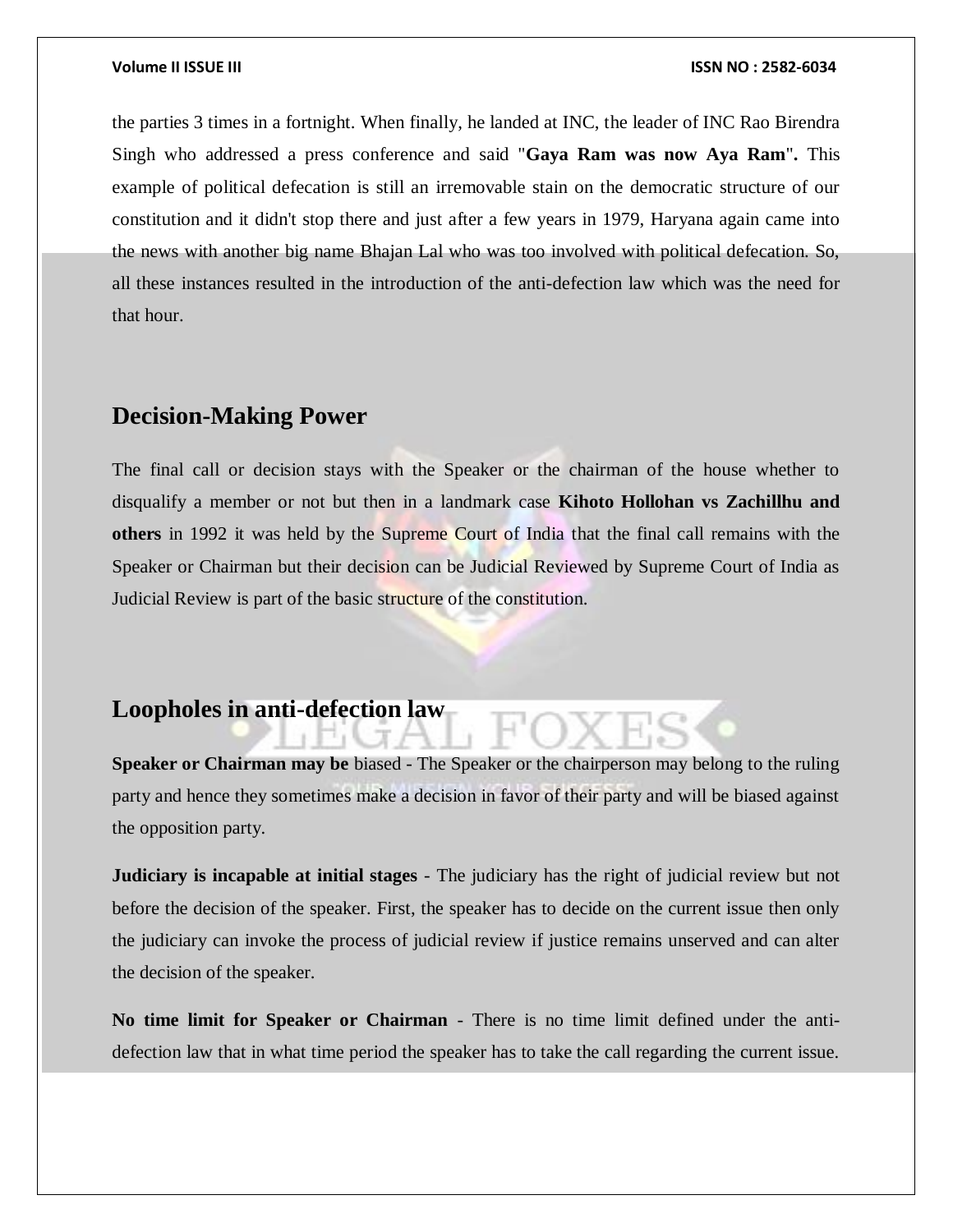l

Sometimes speaker or chairman just procrastinate their decision to delay the proceedings as they are biased towards the party, they belong to<sup>3</sup>.

## **Noteworthy Cases of defection in the past few months**

**Karnataka** - BJP emerged as the single largest party and the governor invited BJP to form the Govt but unfortunately, BJP could not prove the majority subsequently which resulted in INC and JDU coalition proving the majority and forming the Govt. But soon some MLAs of JDU and INC voluntarily resigned and went to BJP which resulted in the fall of the coalition Govt and BJP was again in the position of forming the govt. The speaker who belongs to the INC disqualified all the defectors for the remaining term of the house means they won't be allowed to contest the elections for the remaining term. Then the issue went to the Supreme Court of India and the apex court held that the speaker was right in disqualifying the defectors but they should not be disqualified for the remaining term and should have the right to contest elections.

**Madhya Pradesh** - In Madhya Pradesh Jyotiraditya Scindia with his 22 other trusted MLAs resigned from the Indian National Congress and ultimately the strength of the legislative assembly reduced and subsequently Kamal Nath government fell and BJP was in the position to form the government again.

**Manipur** - In 2017 election was held in Manipur Legislative Assembly. Out of the total strength of Manipur's legislative assembly which is 60 INC emerged as a single largest party with 28 MLAs and BJP was just in line after INC. The governor of Manipur invited BJP to form the government and subsequently, 8 MLAs of the INC resigned and should have been disqualified but Speaker was not acting at all as the defectors were favoring the ruling government. One defector from the INC named T.H Shyamkumar was made the forest cabinet minister. The matter went to the Supreme Court of India and in an unprecedented move, the Apex Court held that

<sup>3</sup> '10th Schedule - Anti-Defection & Role Of Speaker' (byjus, 3 July 2020) <https://byjus.com/free-ias-prep/antidefection-role-of-speaker-10th-schedule-upsc-notes/> accessed 1 September 2020